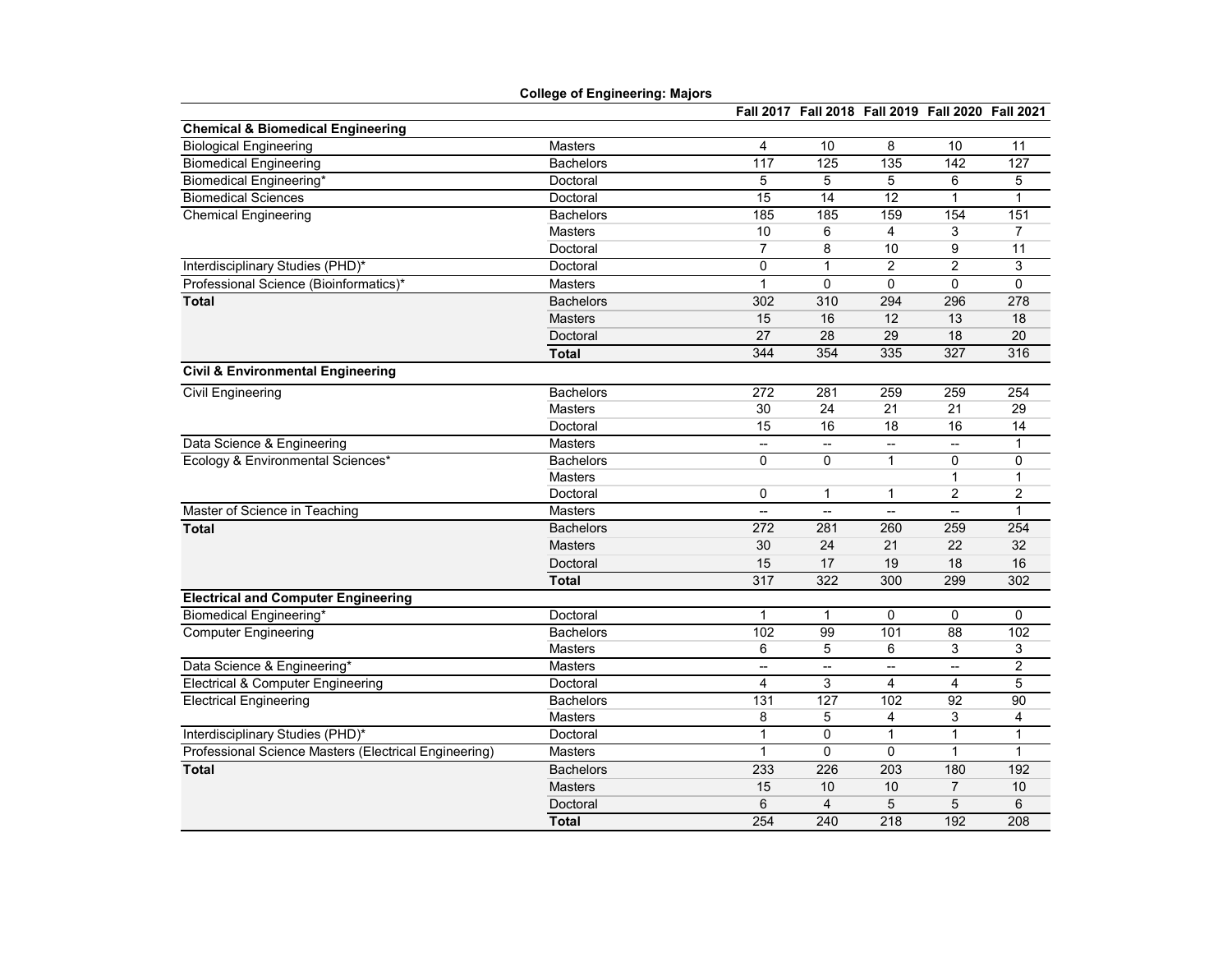|                                                      | <b>College of Engineering: Majors</b> |                |                                                   |                |                          |                |
|------------------------------------------------------|---------------------------------------|----------------|---------------------------------------------------|----------------|--------------------------|----------------|
|                                                      |                                       |                | Fall 2017 Fall 2018 Fall 2019 Fall 2020 Fall 2021 |                |                          |                |
| <b>Mechanical Engineering</b>                        |                                       |                |                                                   |                |                          |                |
| Aerospace Engineering                                | Postbacc Certificate                  | 0              | $\overline{2}$                                    | 1              | 0                        | 0              |
| <b>Composite Materials &amp; Structure</b>           | Certificate (Undergraduate)           | --             | --                                                | --             | --                       | 1              |
|                                                      | Postbacc Certificate                  | --             | --                                                | --             | --                       | 3              |
| Interdisciplinary Studies (PHD)*                     | Doctoral                              | $\overline{2}$ | $\overline{2}$                                    | 1              | $\Omega$                 | $\Omega$       |
| <b>Mechanical Engineering</b>                        | <b>Bachelors</b>                      | 388            | 422                                               | 412            | 463                      | 481            |
|                                                      | Masters                               | 23             | 26                                                | 27             | 30                       | 33             |
|                                                      | Doctoral                              | 16             | 18                                                | 18             | 20                       | 23             |
| Professional Science (Structr & Engr Mech)           | <b>Masters</b>                        | 0              | 1                                                 | $\overline{2}$ | 4                        | 4              |
| <b>Total</b>                                         | <b>Bachelors</b>                      | 388            | 422                                               | 412            | 463                      | 481            |
|                                                      | Certificate (Undergraduate)           | --             | --                                                | --             | $\overline{\phantom{a}}$ | 1              |
|                                                      | <b>Postbacc Certificate</b>           | 0              | $\overline{2}$                                    | 1              | 0                        | 3              |
|                                                      | <b>Masters</b>                        | 23             | 27                                                | 29             | 34                       | 37             |
|                                                      | Doctoral                              | 18             | 20                                                | 19             | 20                       | 23             |
|                                                      | <b>Total</b>                          | 429            | 471                                               | 461            | 517                      | 545            |
| <b>School of Engineering Technology</b>              |                                       |                |                                                   |                |                          |                |
| <b>Construction Technology Engineering</b>           | <b>Bachelors</b>                      | 152            | 152                                               | 152            | 169                      | 149            |
| <b>Electrical Engineering Technology</b>             | <b>Bachelors</b>                      | 97             | 78                                                | 87             | 93                       | 79             |
| Mechanical Eng. Technology                           | <b>Bachelors</b>                      | 170            | 169                                               | 180            | 185                      | 144            |
| Professional Science Masters (Surveying Engineering) | <b>Masters</b>                        | 22             | 16                                                | 13             | 12                       | 15             |
| Surveying Eng. Technology                            | <b>Bachelors</b>                      | 69             | 91                                                | 127            | 152                      | 146            |
| <b>Surveying Engineering</b>                         | Postbacc Certificate                  | 0              | 1                                                 | 6              | 9                        | 8              |
| Undeclared                                           | <b>Bachelors</b>                      | 0              | 4                                                 | 3              | $\Omega$                 | $\overline{2}$ |
| Surveying Eng. Technology                            | Certificate (Undergraduate)           |                |                                                   |                | 28                       | 65             |
| <b>Total</b>                                         | Certificate (Undergraduate)           | --             | --                                                | --             | 28                       | 65             |
|                                                      | <b>Bachelors</b>                      | 488            | 494                                               | 549            | 599                      | 520            |
|                                                      | <b>Postbacc Certificate</b>           | 0              | 1                                                 | 6              | 9                        | 8              |
|                                                      | <b>Masters</b>                        | 22             | 16                                                | 13             | 12                       | 15             |
|                                                      | <b>Total</b>                          | 510            | 511                                               | 568            | 648                      | 608            |